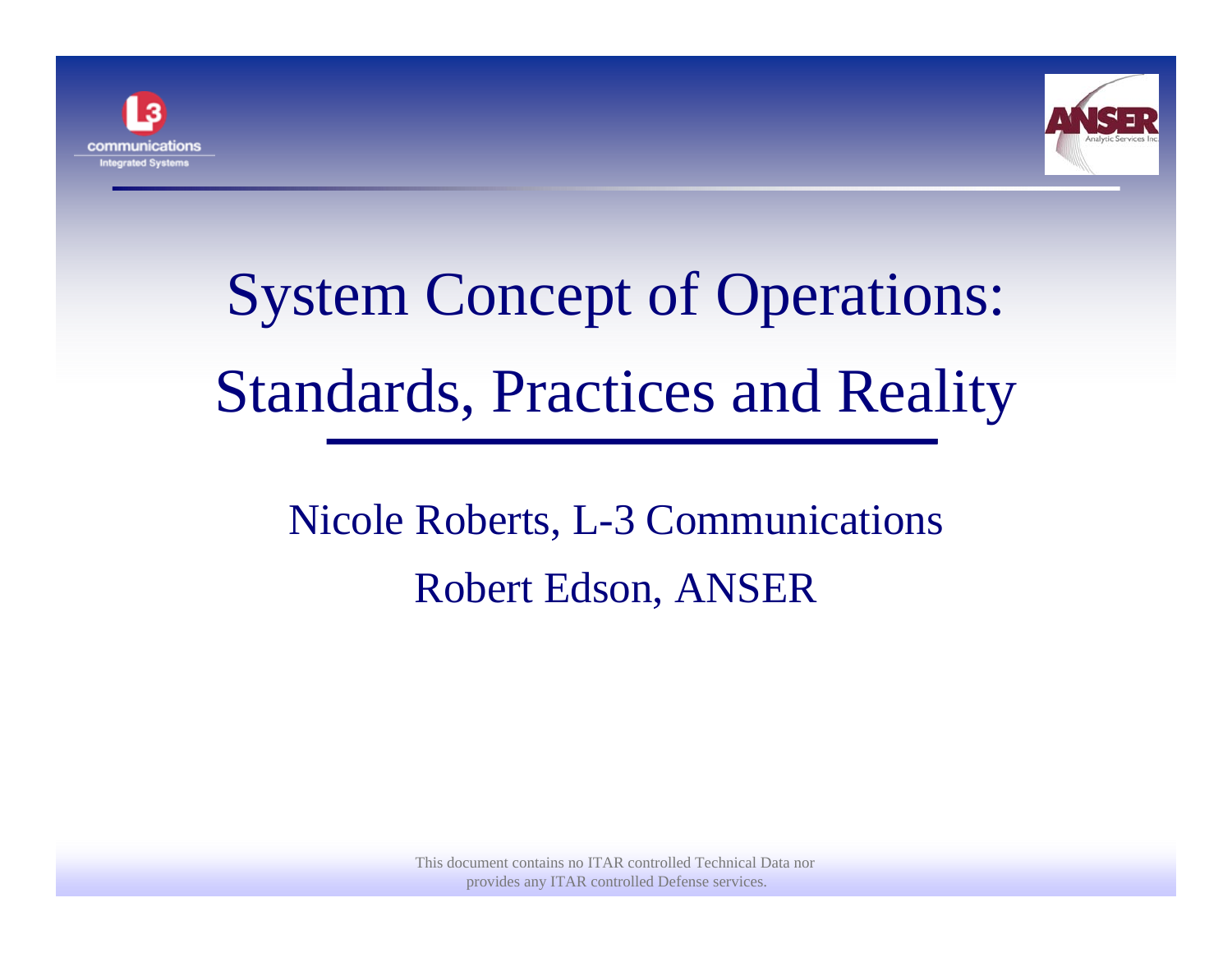



- **Problem Statement**
- Approach
- What is a CONOPS?
- Standards
- $\overline{\phantom{a}}$ Literature Review
- $\mathcal{L}_{\text{max}}$ Case Studies
- Survey
- **CONOPS Development Process**
- $\mathcal{L}(\mathcal{L})$ CONOPS Evaluation Criteria
- $\mathcal{L}_{\mathcal{A}}$ Recommendations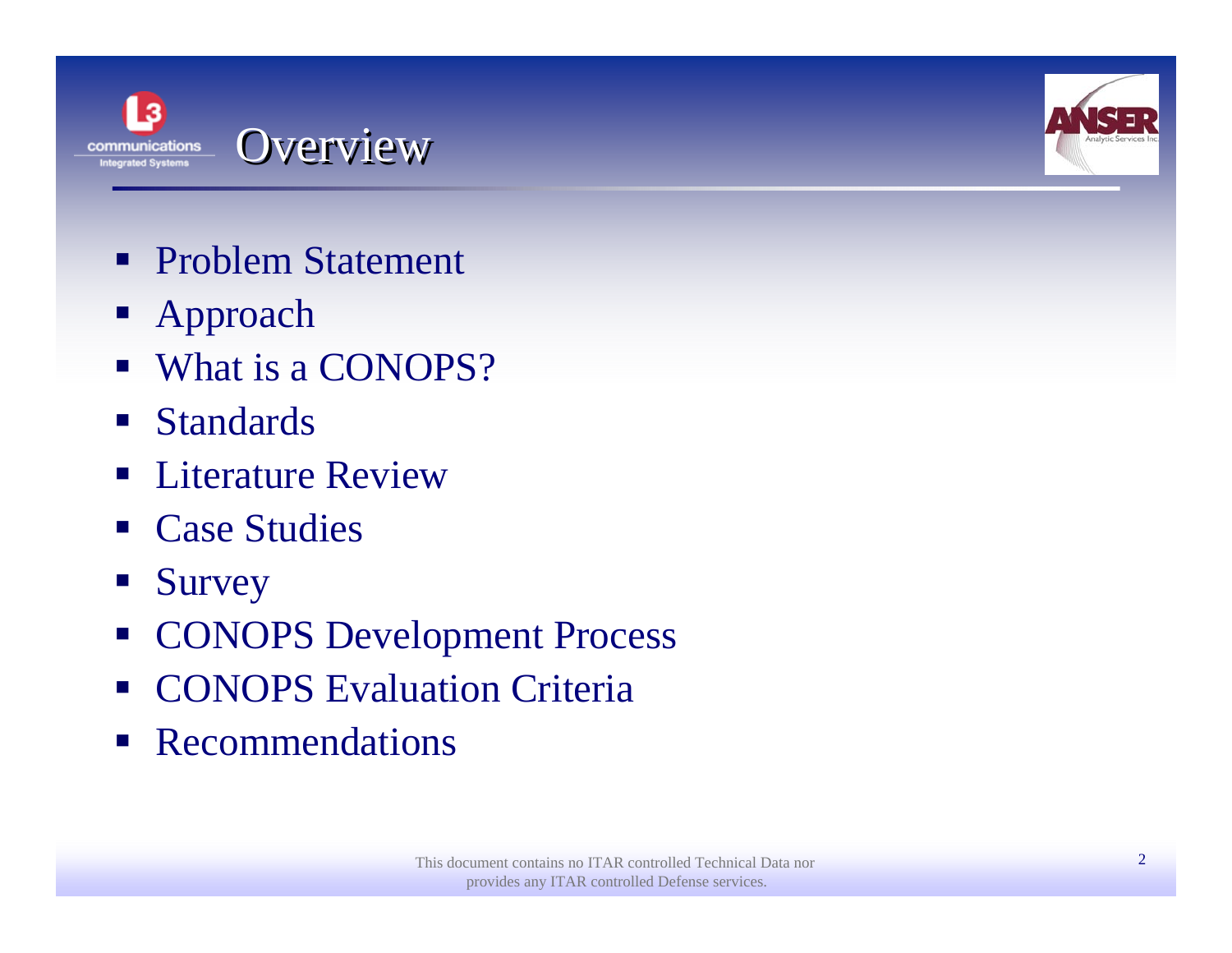



- **Inconsistent and ineffective use of ConOps in the Systems** Engineering life cycle.
	- Saw through initial survey
- **Objectives** 
	- $\bullet$ Explore Industry Use of ConOps
	- $\bullet$ Define a quality ConOps
	- $\bullet$ Develop Evaluation Criteria for ConOps goodness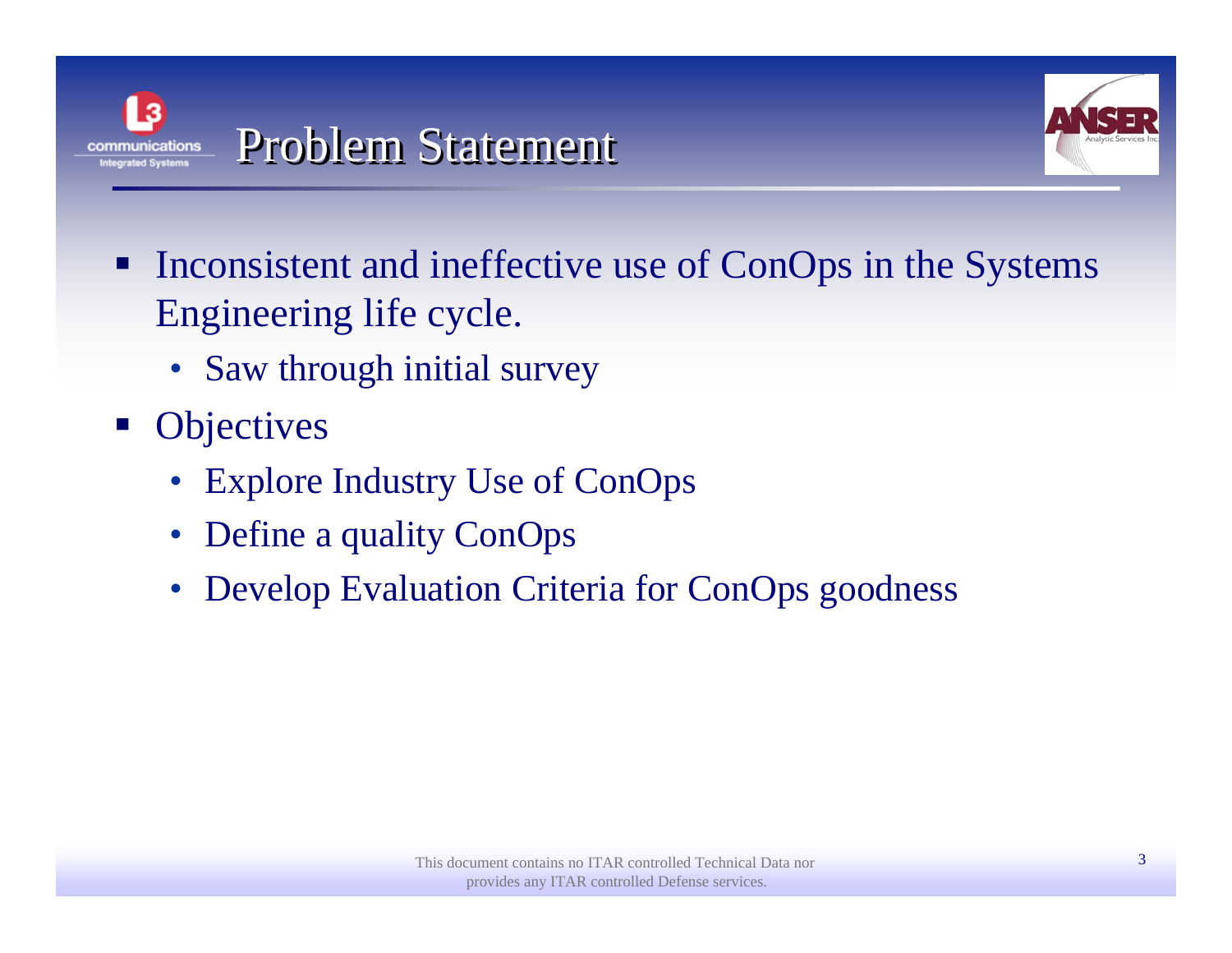





This document contains no ITAR controlled Technical Data nor provides any ITAR controlled Defense services.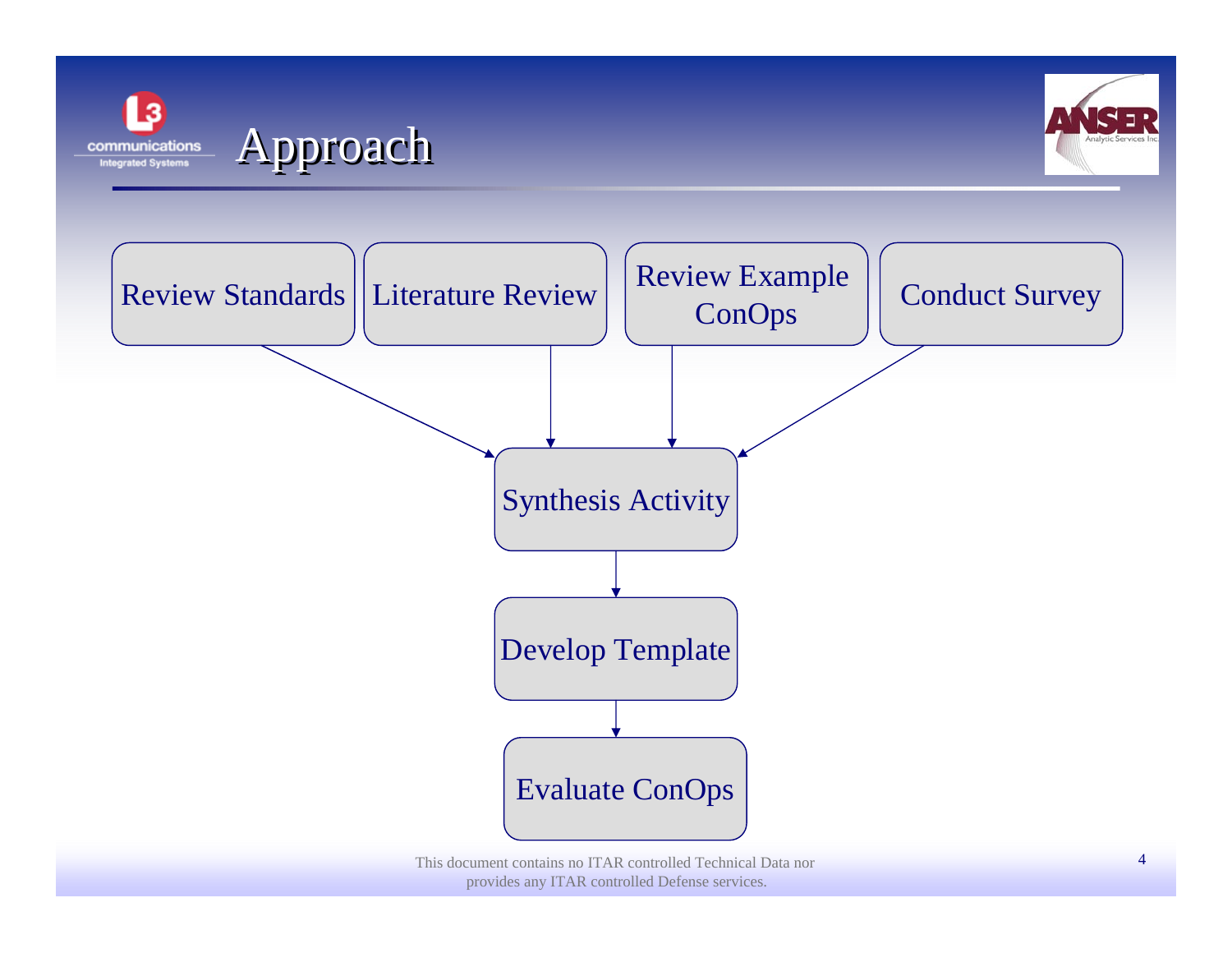

### What is a ConOps?



A Concept of Operations (ConOps) document is produced early in the requirements definition process to describe what the system will do (not how it will do it) and why (rationale). It should also define any critical, top-level performance requirements or objectives (stated either qualitatively or quantitatively) and system rationale.

(Systems Engineering Handbook INCOSE-TP-2003-016-02, Version 2a, 1 June 2004)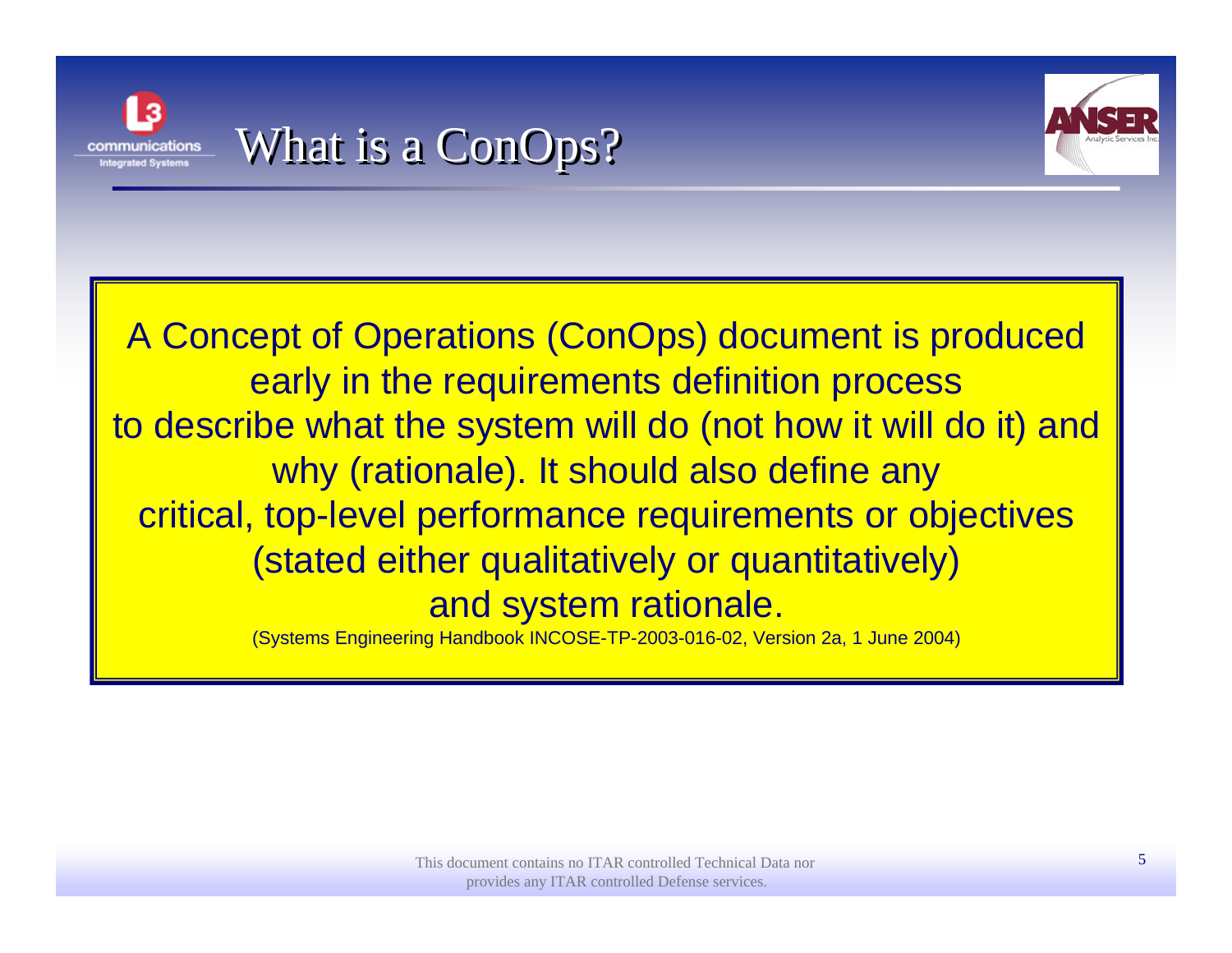



| Agency               | <b>Title</b>                                                                                                                  | Year | <b>Highlights</b>                                                                                                                                                                                                               |
|----------------------|-------------------------------------------------------------------------------------------------------------------------------|------|---------------------------------------------------------------------------------------------------------------------------------------------------------------------------------------------------------------------------------|
| <b>GEIA</b>          | Processes for Engineering a System                                                                                            | 1999 | DoD and IEEE approved<br>$\bullet$<br>No details, just says to have one with RFP<br>$\bullet$                                                                                                                                   |
| <b>CMMI</b>          | <b>Guidelines for Creating a Product</b><br><b>Line Concept of Operations</b>                                                 | 1999 | Specific for building a ConOps for a large run one<br>$\bullet$<br>product line<br>Good techniques that can be applied to system<br>$\bullet$<br>ConOps also                                                                    |
| ANSI/<br><b>AIAA</b> | Guide for the Preparation of<br><b>Operational Concept</b><br><b>Documents</b>                                                | 1992 | Names it as an Operational Concept Document<br>$\bullet$<br>(OCD)<br>Most complete instruction for building a ConOps<br>$\bullet$                                                                                               |
| <b>INCOSE</b>        | <b>INCOSE Systems Engineering</b><br>Handbook                                                                                 | 2004 | Defines what a ConOps is and should include<br>$\bullet$<br>Does not give instruction on how to build one<br>$\bullet$<br>Describes what other phases it is an input to<br>$\bullet$                                            |
| <b>IEEE</b>          | <b>IEEE</b> Guide for Information<br>Technology – System<br>Definition – Concept of<br><b>Operations (ConOps)</b><br>Document | 1998 | Gives instruction on how to build a ConOps and<br>$\bullet$<br>what to include<br>Focused on software but can be used for other<br>$\bullet$<br>Only one that says to include proposed systems in<br>$\bullet$<br>this document |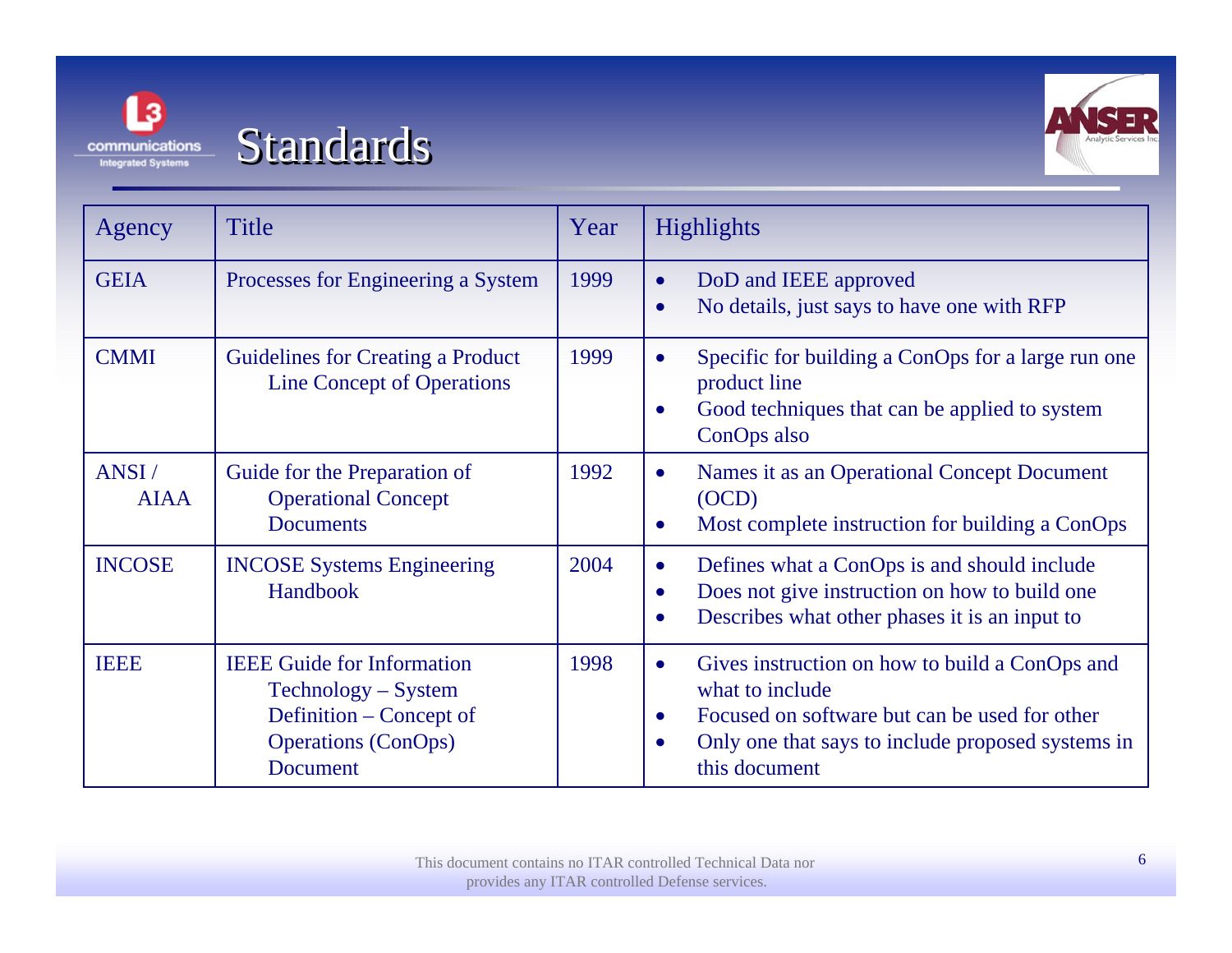



#### T. Definitions

- To clearly define the operational boundaries and to capture the needs of the user community. (Herald and Verma)
- Provide stakeholder consensus, measures of effectiveness, standards of acceptance and system design/architecting purposes. (Ring)
- To provide verified accurate work process information to validate and defend projects and enable management decisions. (Nichols)
- A document that focuses on the achievement, performance and basic technological necessities of the system. (Cakmak and Gokpinar)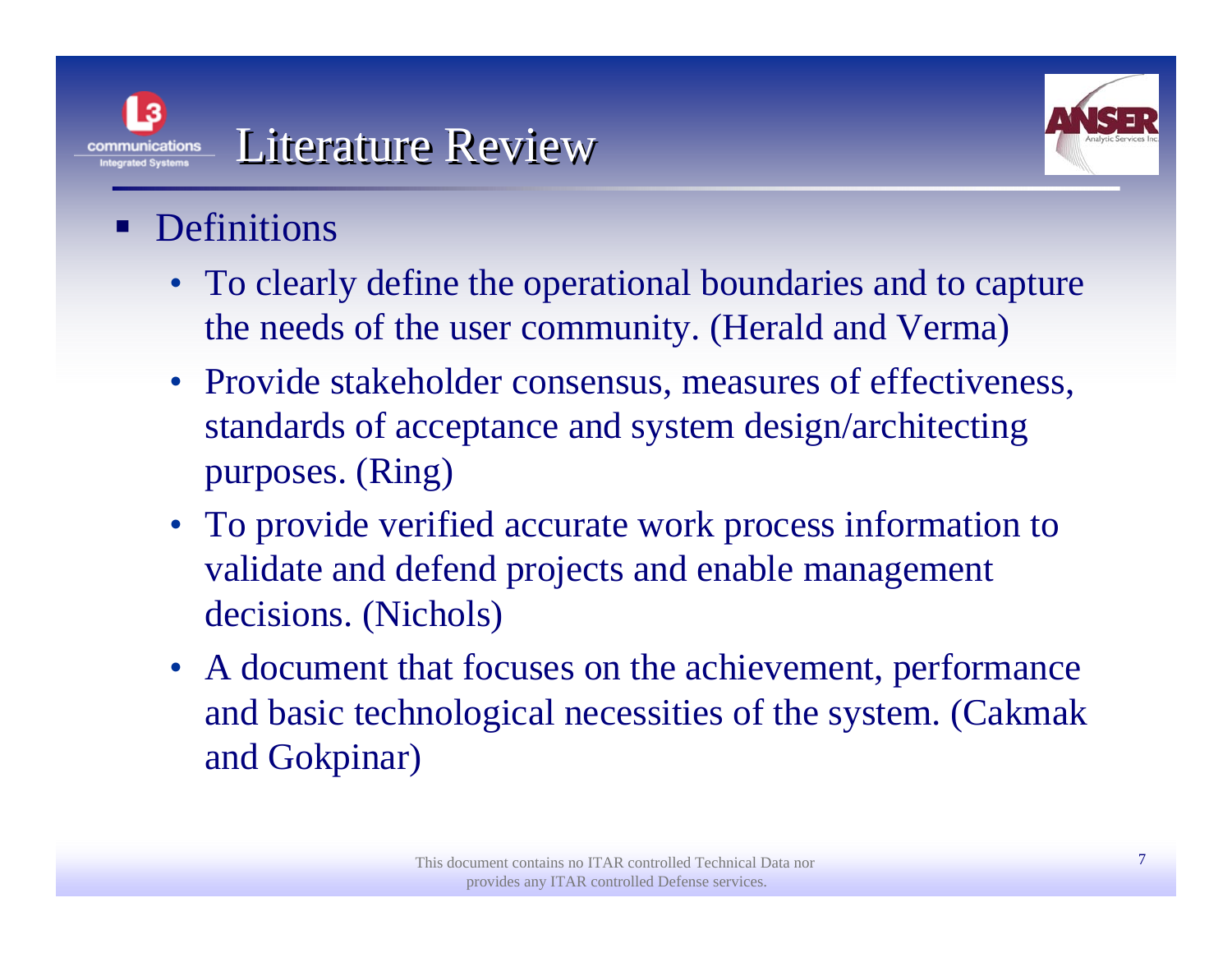

## ConOp Case Studies



- Reviewed 6 ConOps
- $\overline{\phantom{a}}$ 50% appear to be satisfactory
- Example: SOFIA Science and Mission Operations Plan
	- Focus on system use
	- •List of key personnel and their responsibilities
	- Use of system by personnel
	- •Facilities information
	- Training, support, logistics and maintenance information included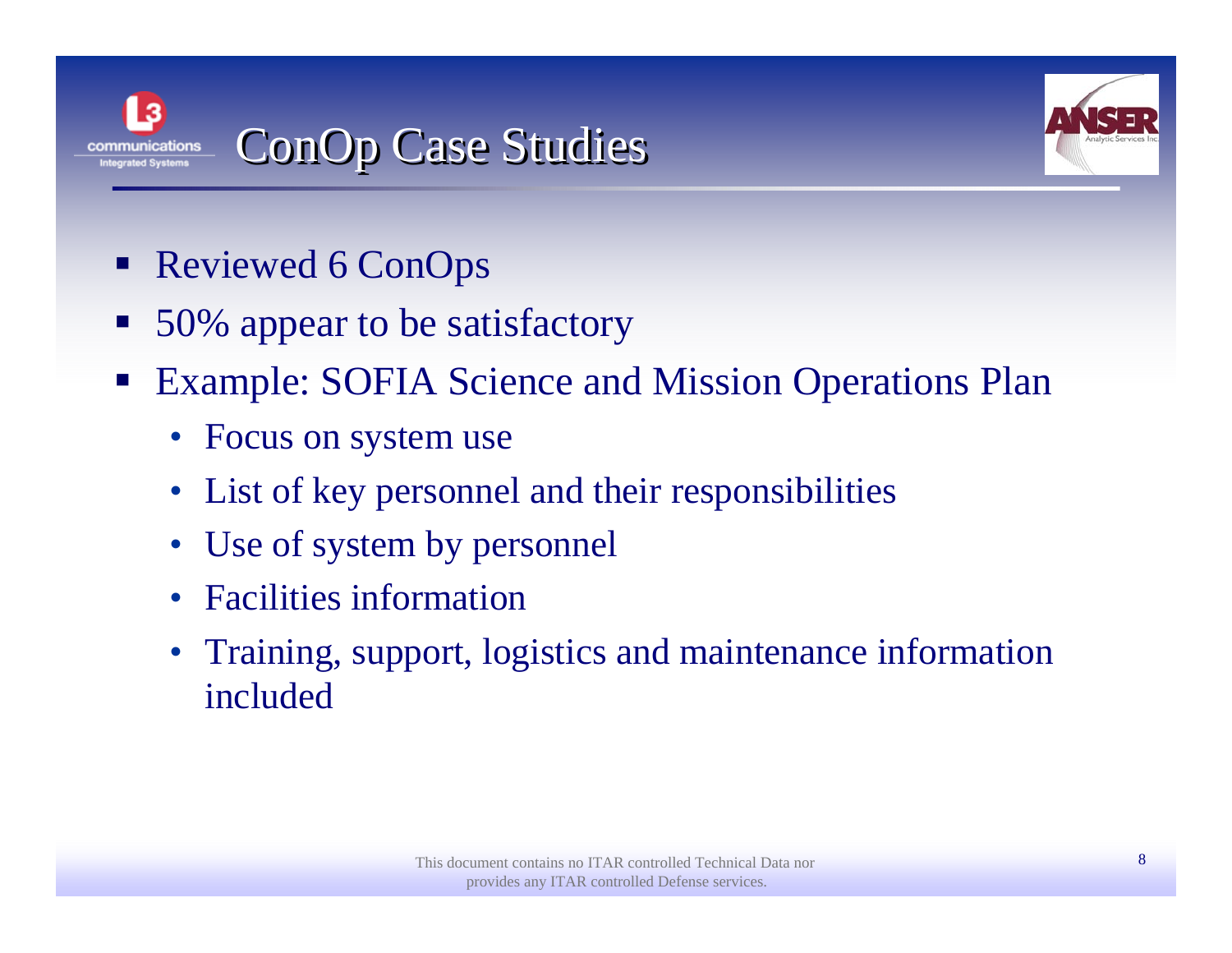



- Conducted to understand how industry is using ConOps and what is considered a ConOps
- 27 Questions
- 3 Sections
	- Basic Overview of the individual and ConOps use
	- •Questions for people who have worked with ConOps
	- •Questions for those who have been a ConOps author
- $\mathcal{L}_{\mathcal{A}}$  108 responses from 18 companies and organizations
	- DoD, L-3 Communications, Raytheon, Boeing, Lockheed Martin, USAF, Bell Helicopter, Texas Instruments, Honeywell, General Dynamics, Army, and more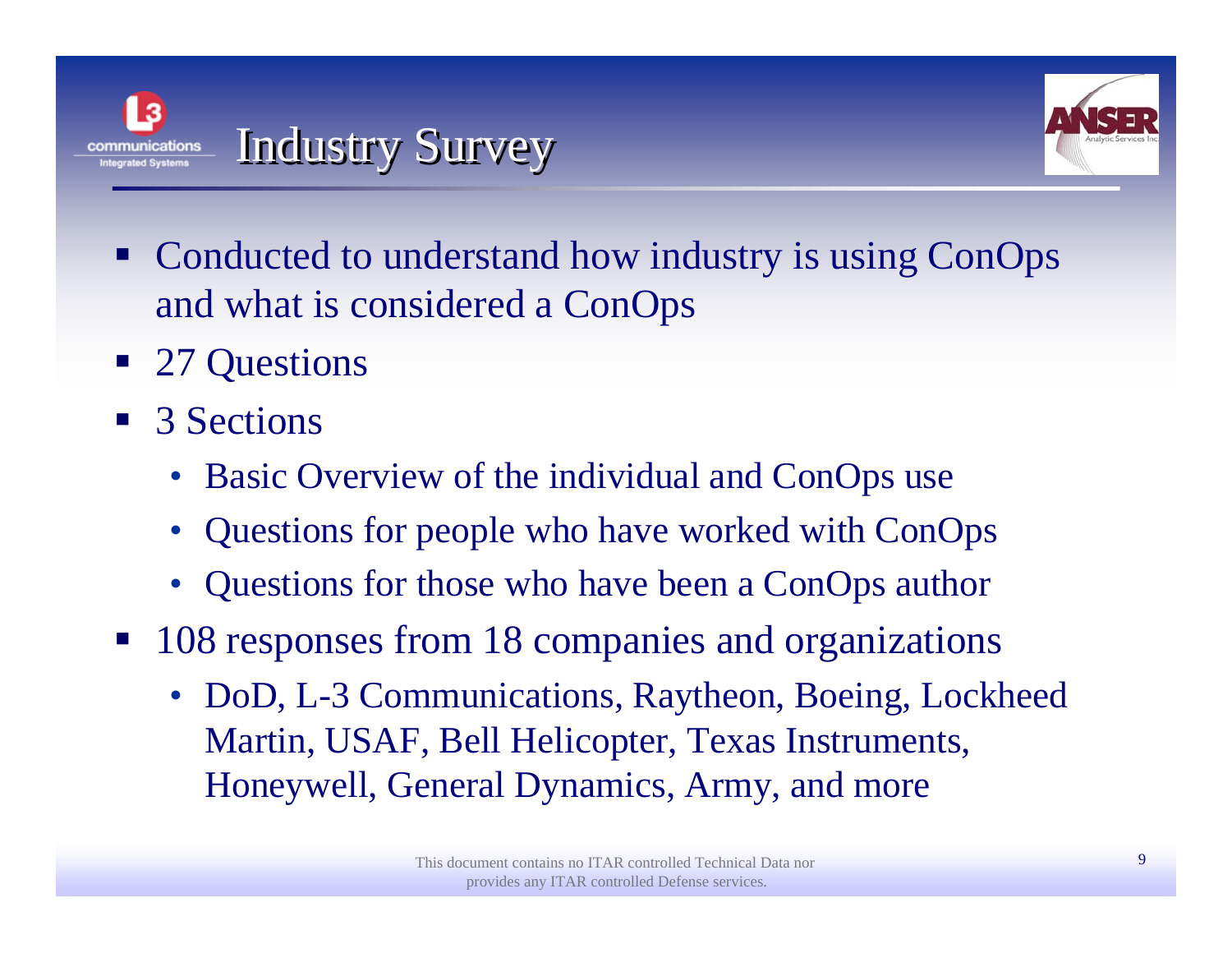



- $\mathcal{L}(\mathcal{L})$ 48% Systems or Lead Systems Engineers
- $\blacksquare$ From 1 month to 54 years in the industry
- $\blacksquare$ Worked between 1 and 100 programs with 19.9 as the average

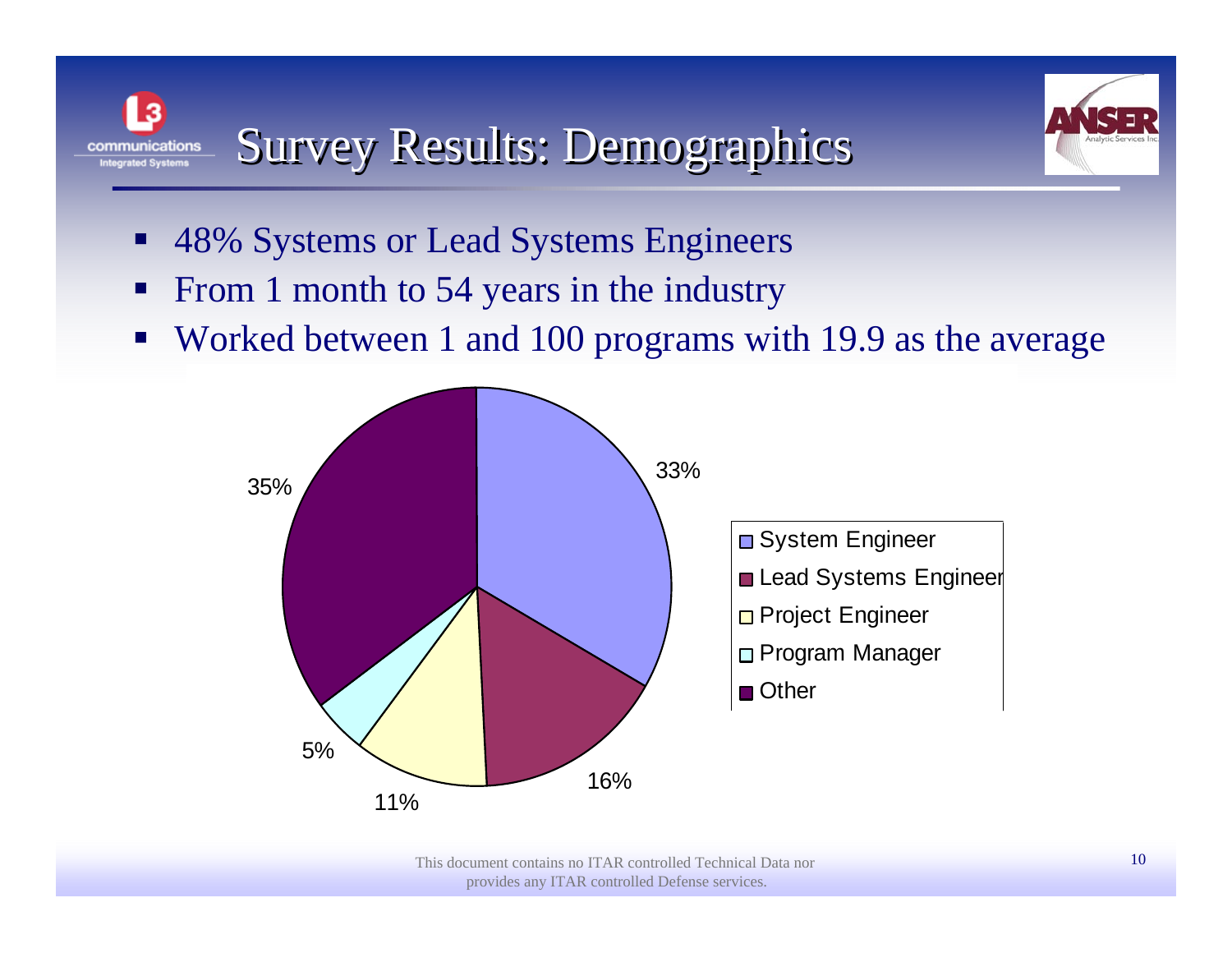



- **In** 100% said they would find one useful
- 36% have never worked a program with a ConOps
- $\mathcal{L}_{\mathcal{A}}$  Stated ConOps Purpose
	- 89% Define the system use
	- $\bullet$ 71% - Define the system boundaries
	- 37% Define the system
	- 28% Define system details
- $\mathbb{R}^3$  Program Phases to be helped by ConOps
	- •88% - Requirements Development
	- •83% - System Design
	- •70% - Planning for Test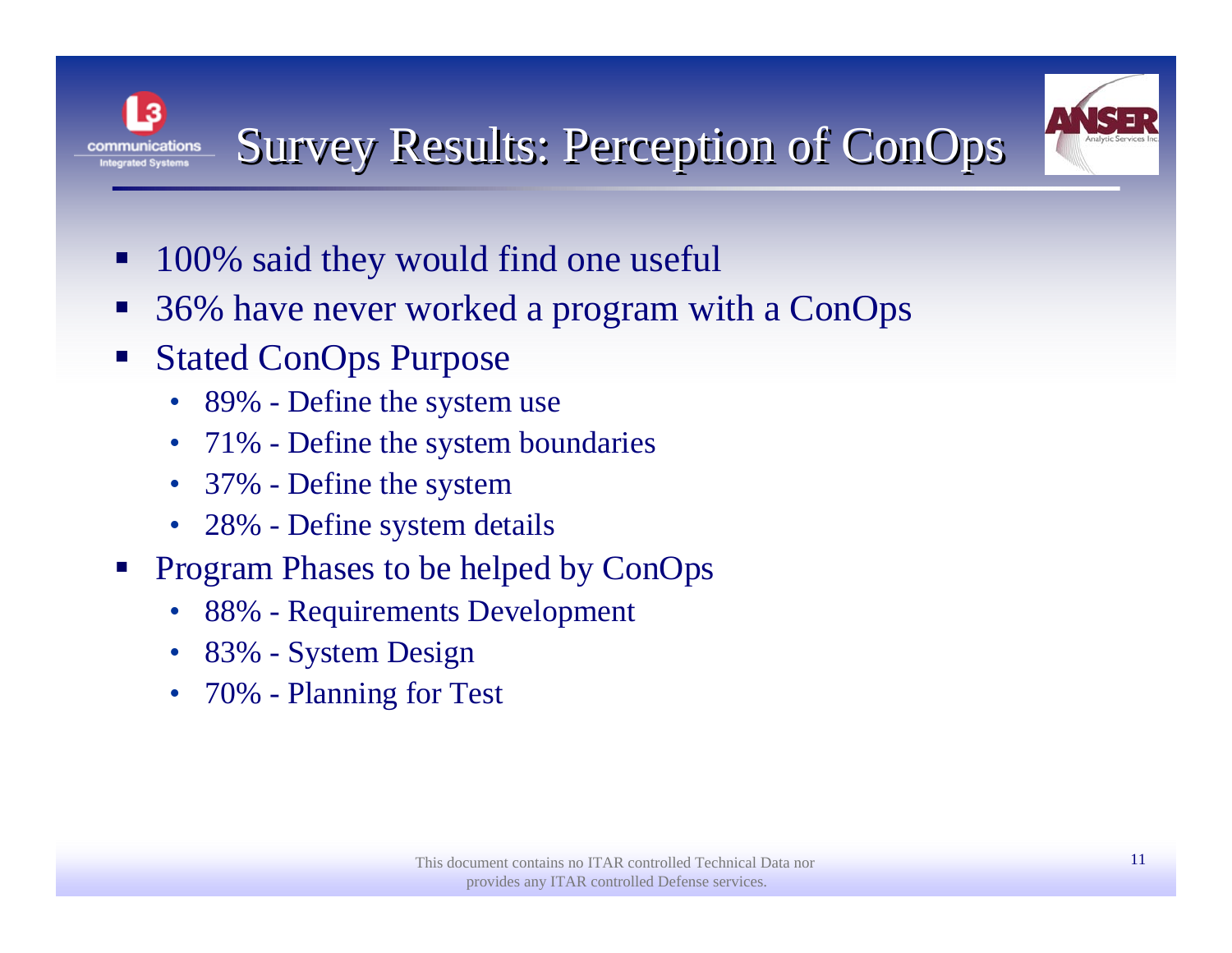

- Survey Results: ConOp Experience communications **Integrated Systems**
- Average number of programs with a fully developed ConOps is 4.4
- 36% have never worked a program with a ConOps
- 76% of those who have worked with a ConOps ranked them as a 4 or 5
- $\mathcal{L}(\mathcal{L})$ 85% of those who worked with a ConOps had regular access to it

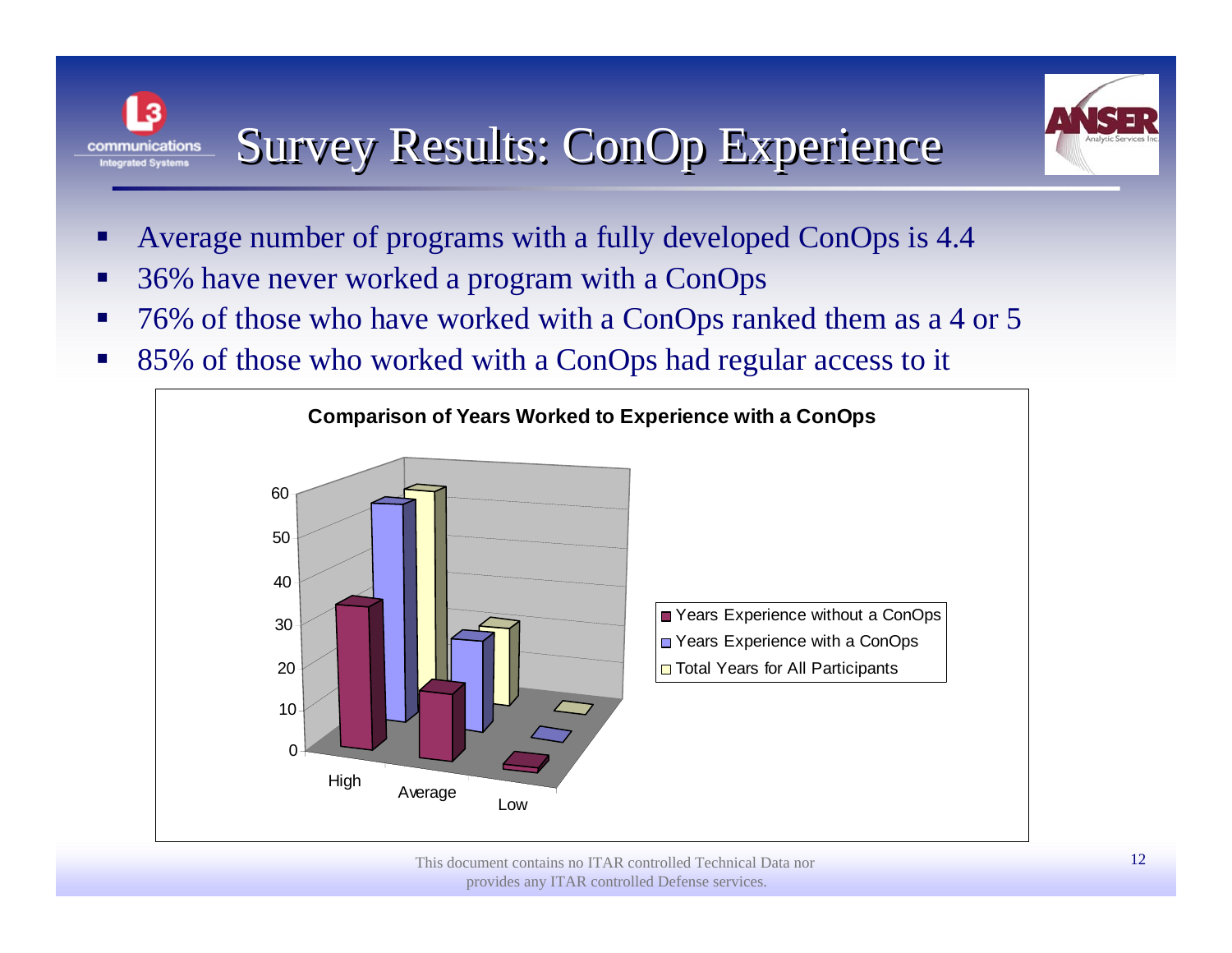## Survey Results: Development and Use



- 31% completed by bid phase, 27% by program start-up
- $\mathcal{L}_{\mathcal{A}}$ 50% were not updated throughout the lifecycle
- $\mathcal{L}_{\mathcal{A}}$ 76% of the ConOps were written and graphical
- 28% of respondents have been an author
- 55% of authors were a systems or lead systems engineer
- $\mathcal{L}_{\mathcal{A}}$  Customer involved 74% of the time and user 70% with 11 people involved on average
- 3% of the time no one besides the author was involved
- $\blacksquare$ Standards used 50% of the time
- $\mathcal{L}_{\mathcal{A}}$ Average time to develop is 78 days
- 75% of the time the author personally used the ConOps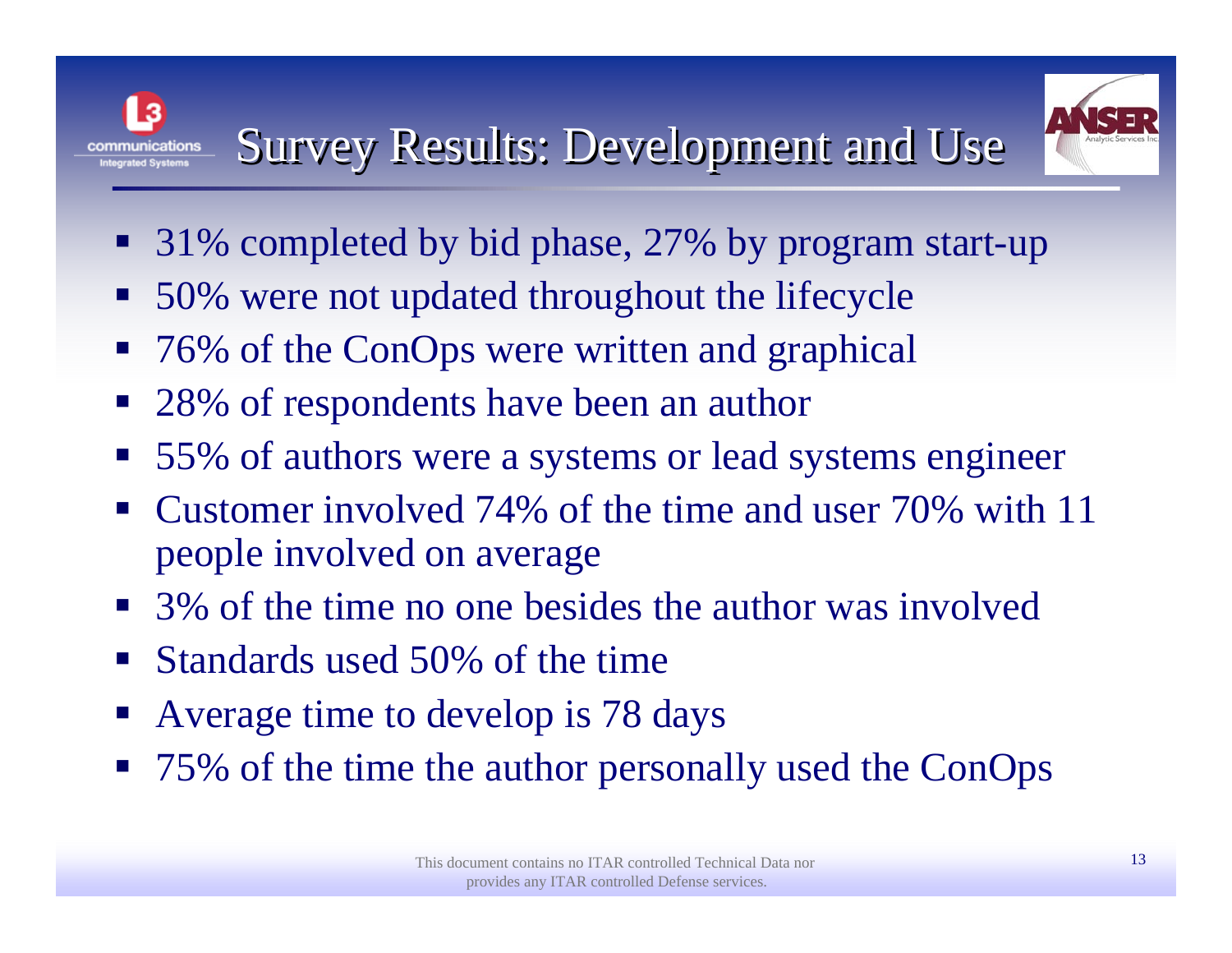



- Everyone wants a ConOps but only one-third of all programs have one
- Requirements Development and System Design would be helped most by a ConOps
- Need qualified, experienced systems engineer developing the ConOps with multiple inputs
- $\mathcal{L}_{\mathcal{A}}$  Industry is not utilizing developed ConOps to their advantage throughout the lifecycle – Only 4% used through to the end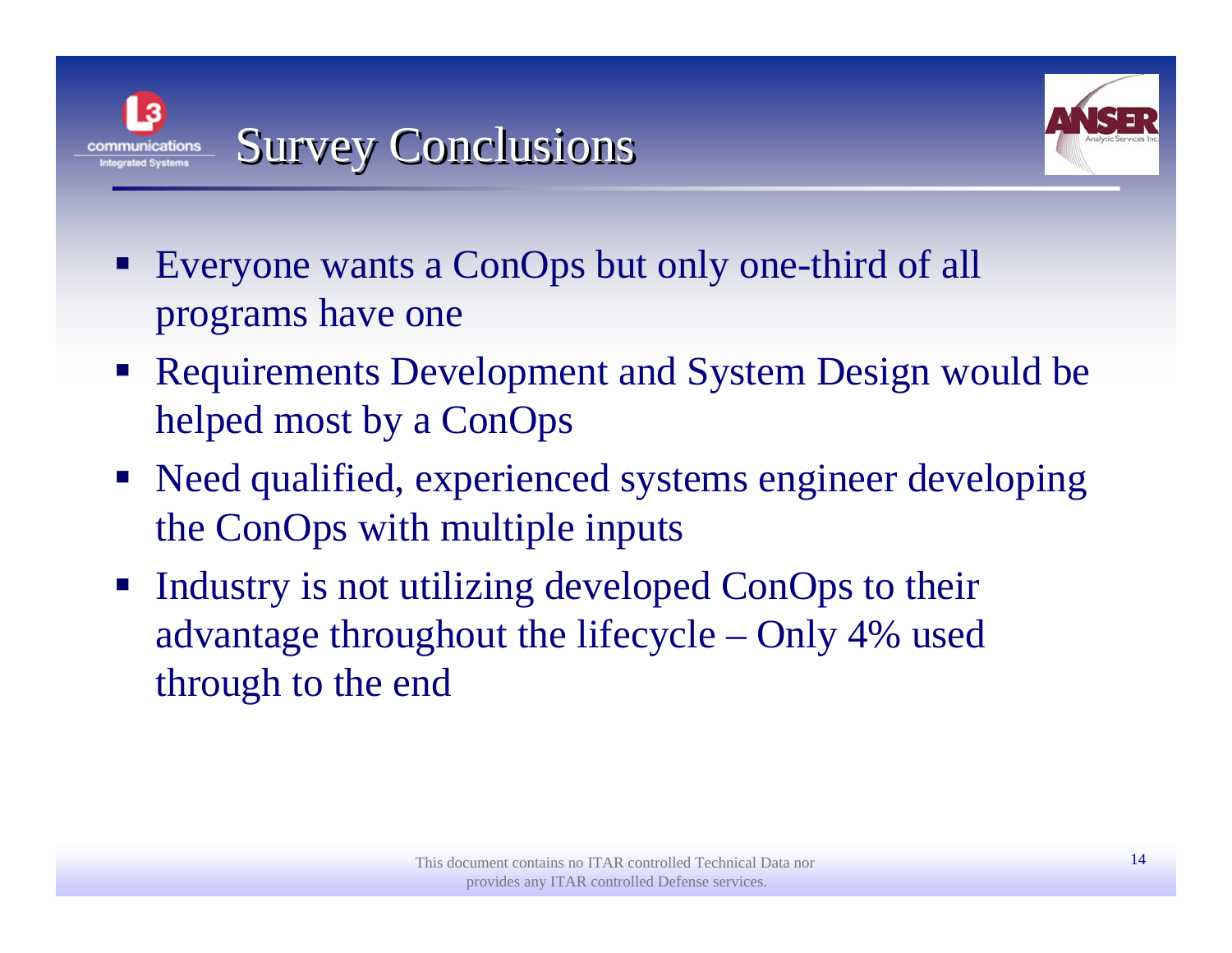

## ConOps Development Guidelines

- Do not list any specifics
- Do not describe how a process or how a function should be performed only list the needs
- $\blacksquare$ Include all stakeholders or representatives for each area
- $\blacksquare$ Limit the group to less than fifteen people
- Representatives need the authority to make final decisions
- $\mathcal{L}_{\mathcal{A}}$ Have everyone convene in one place at the same time at least twice
- $\mathcal{L}_{\mathcal{A}}$ Author/moderator needs the skills to guide the group and keep them on track
- $\blacksquare$ Get interviews with all users not in the group then share
- $\mathcal{L}_{\mathcal{A}}$ Limit the document size without limiting the information
- $\mathcal{L}_{\mathcal{A}}$ Make sure the level of language is not too technical to understand
- $\mathcal{L}_{\mathcal{A}}$  Customize. Include information and change the format so all understand the needs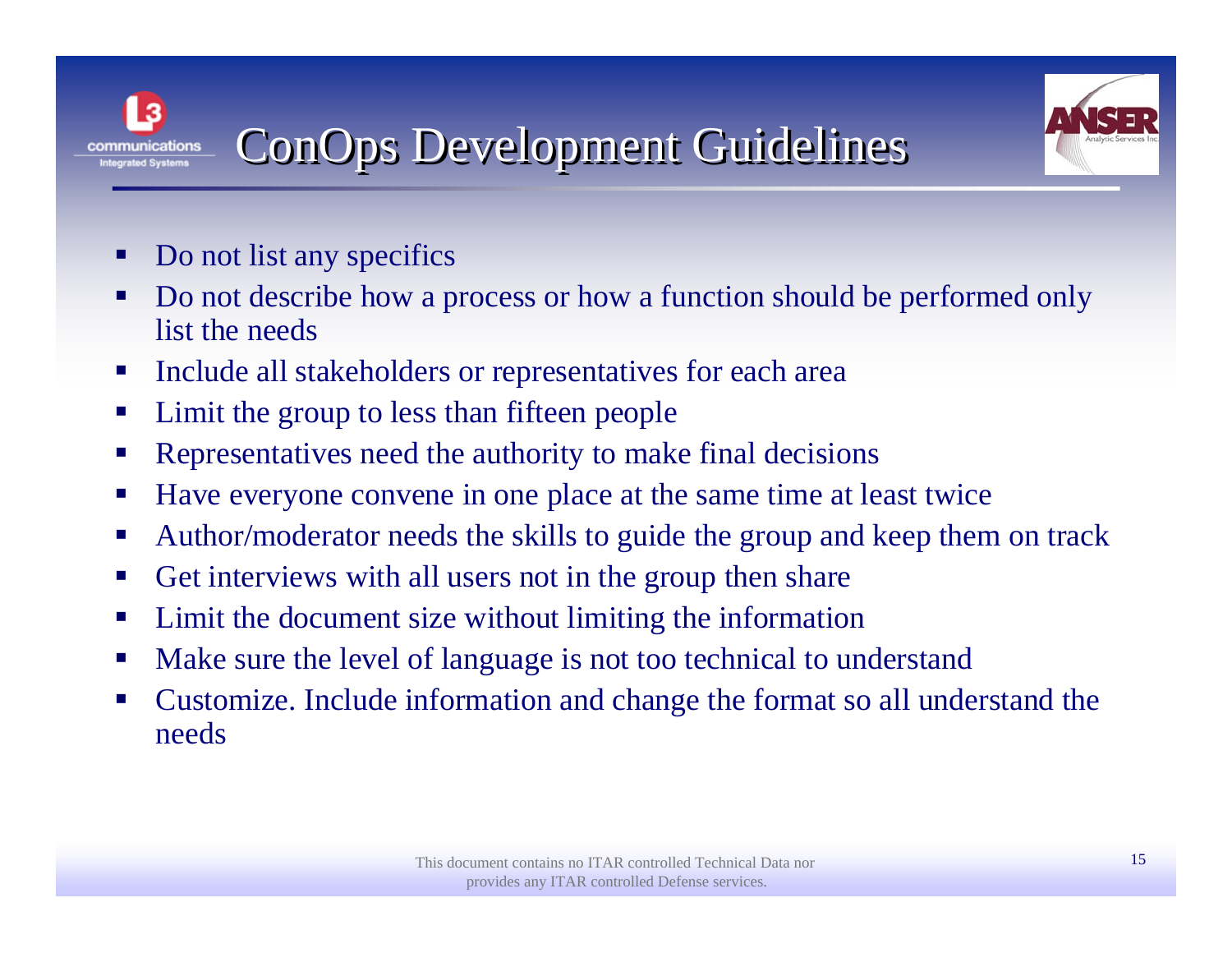

### ConOps Development Outline



| Section<br><b>Number</b> | Title                            | <b>Key Elements</b>                                                                                                                        |
|--------------------------|----------------------------------|--------------------------------------------------------------------------------------------------------------------------------------------|
|                          | Introduction                     | <b>Brief</b> overview<br>۰<br><b>Stakeholders</b>                                                                                          |
| $\overline{2}$           | References                       |                                                                                                                                            |
| 3                        | <b>Problem Statement</b>         | - High level problem statement                                                                                                             |
| 4                        | <b>Program or System History</b> | <b>Current likes and dislikes</b><br><b>Current needs</b><br>۰                                                                             |
| 5                        | <b>System Use</b>                | Detailed explanation of the system use including<br><b>Users</b><br>External system interfaces<br>$\equiv$                                 |
| 6                        | <b>System Boundaries</b>         | Graphic representation of the external system<br>$\equiv$<br>interfaces<br>Text explanation of the details of each interface<br>۰          |
| $\tau$                   | <b>System Environment</b>        | Basic system operating environment<br>$\equiv$<br><b>Operator environment</b><br>$\overline{\phantom{a}}$<br><b>Maintainer environment</b> |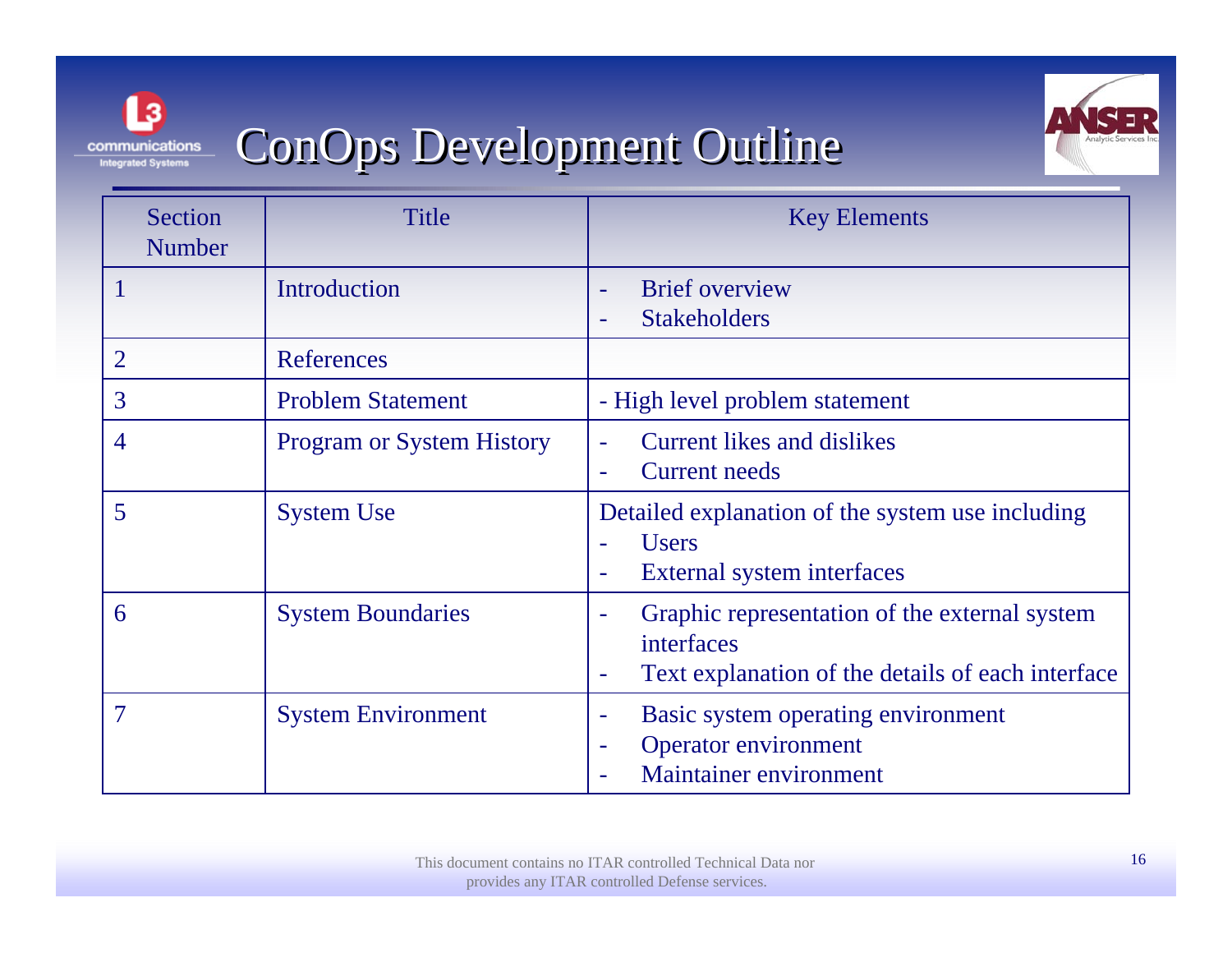

## ConOps Development Outline



| Section<br><b>Number</b> | Title                           | <b>Key Elements</b>                                                                                                                                                                                                  |
|--------------------------|---------------------------------|----------------------------------------------------------------------------------------------------------------------------------------------------------------------------------------------------------------------|
| 8                        | <b>Constraints</b>              | Details that are truly a must to be designed around,<br>possibly including:<br>-Schedule<br>$-Cost$<br>-Technologies<br>-Power<br>-Weight<br>-Life expectancy<br>-Environment<br>-Space to design in<br>-Performance |
| 9                        | <b>System Models</b>            | Models or simulations that help to show how the<br>system will be used                                                                                                                                               |
| 9                        | <b>System Peripherals</b>       | -Training<br>-Supportability<br>-Maintainability                                                                                                                                                                     |
| 10                       | <b>Expected Output</b>          | - Summary of what is to be done<br>- Prioritization of what is to be done<br>- Measure of effectiveness                                                                                                              |
| 11                       | <b>Acronyms and Definitions</b> |                                                                                                                                                                                                                      |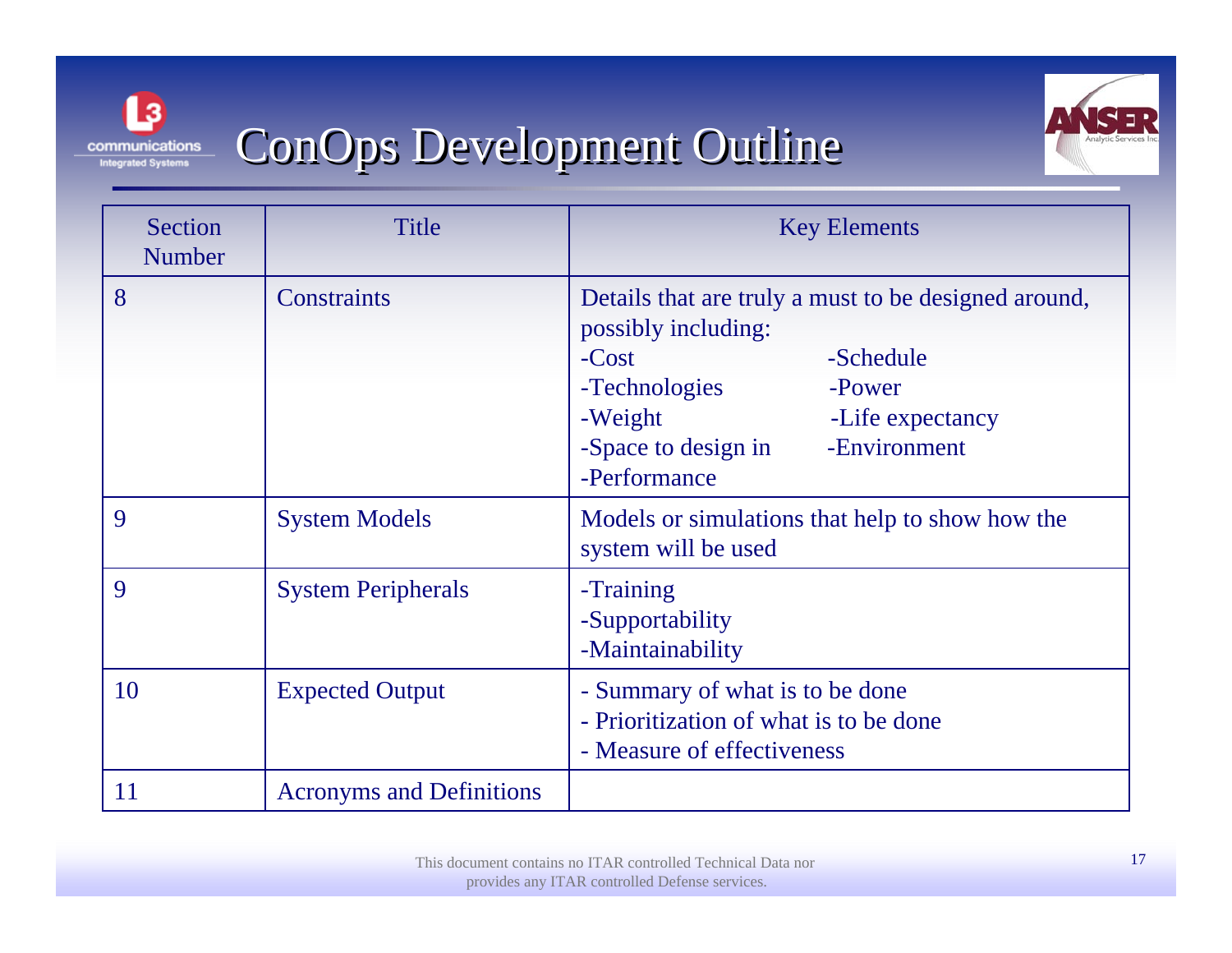



- Does it include all required sections
	- If not is there sufficient reasoning why not
	- If there are more, is it too much information
- Were all stakeholder groups represented
- Does it define just the needs and not the how
- Does it include all standards the system will be required to adhere to
- $\mathcal{L}(\mathcal{L})$  Does it include the system boundaries and inputs and outputs
- Model to prove that the system is possible with all the information given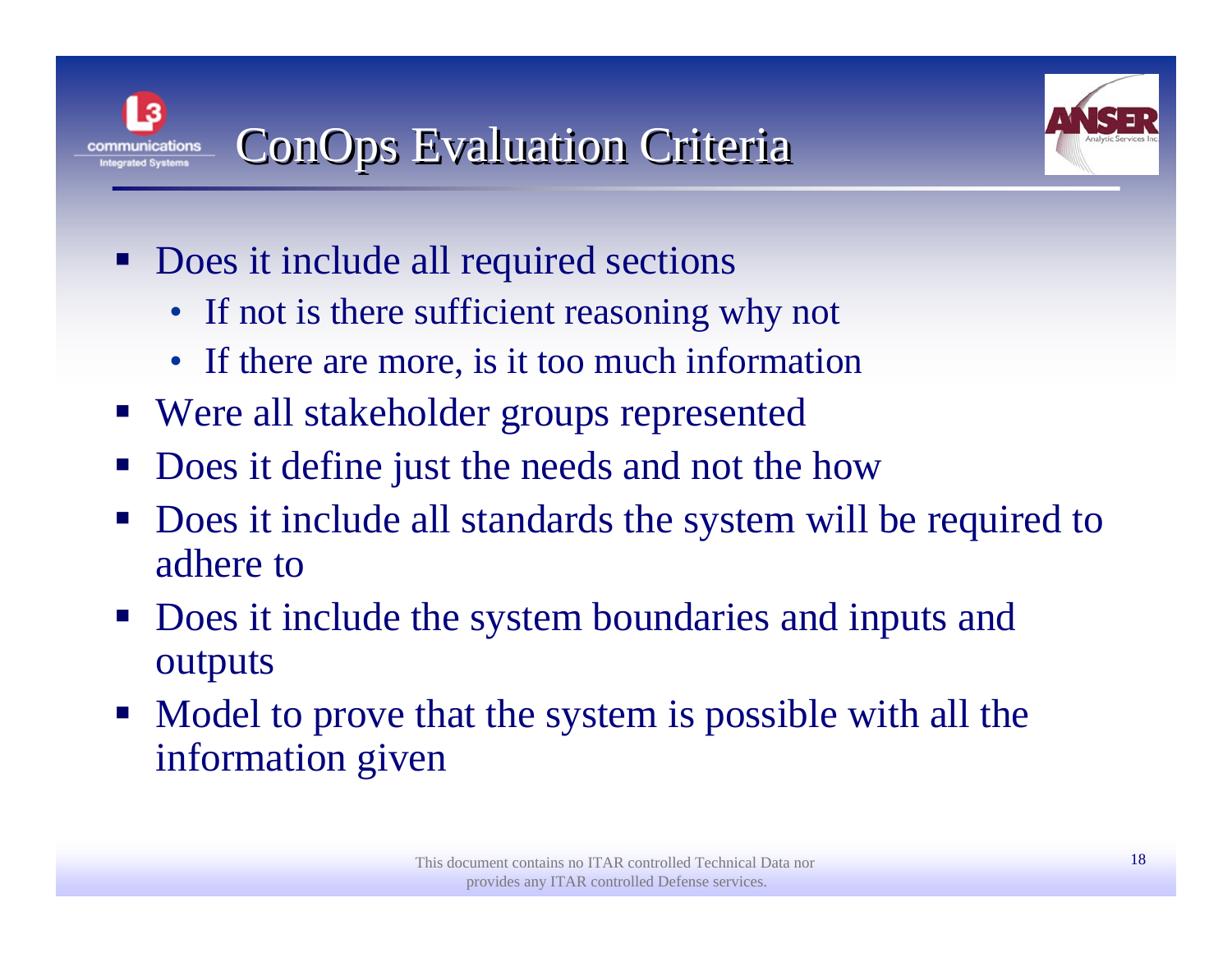



- All systems should have a Concept of Operations
- $\mathcal{L}(\mathcal{L})$ Use the ANSI/AIAA standard for help
- $\mathcal{L}(\mathcal{L})$  ConOps initial development should be done before requirements development if not earlier
- ConOps should be updated throughout the program lifecycle
- ConOps should be controlled and made accessible to all stakeholders working on the program
- If you do not know what you are trying to get you will never know if you accomplished it or not
- $\mathcal{L}_{\mathcal{A}}$  The contractor should own their ConOps but ensure customer involvement during updates